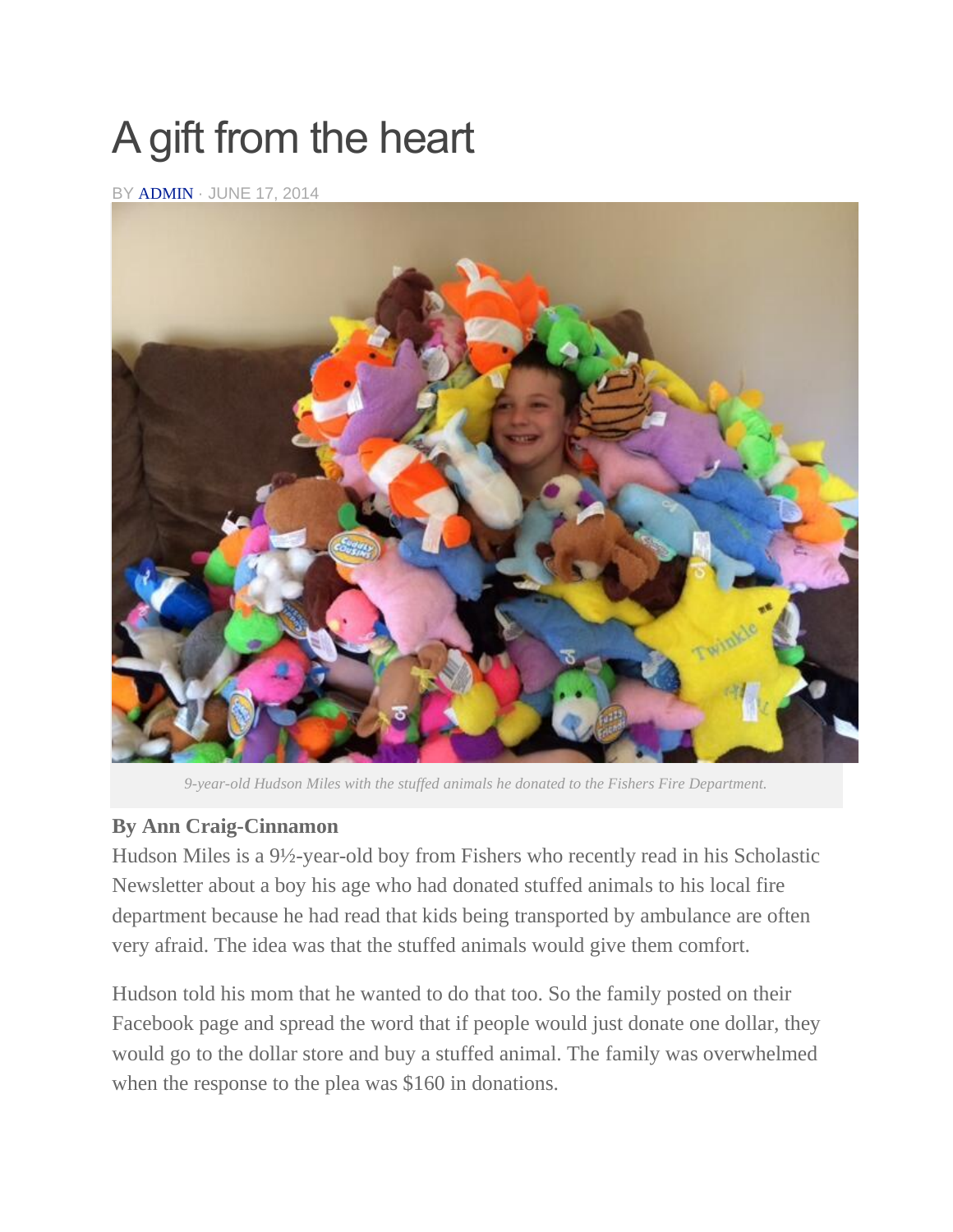Hudson and his family bought 160 stuffed animals and personally delivered them to the Fishers Fire Dept. on May 23. It's a sweet story even if it ended there. But it doesn't, because Hudson has Asperger Syndrome.

This kind of thoughtful, concerned act, according to Hudson's mother, Angie Miles, is not typical of a child with Asperger's.

"A hallmark of Asperger's is that it is a social disease and it inhibits them from being able to consider other people's feelings. That's the number one marker of the condition," she says.

Hudson is considered moderately affected by the disorder, his mother says and adds, "It's something that certainly impacts our lives very much."

He recently began attending Little Star Center in Carmel which is an Applied Behavior Analytics (ABA) licensed center. Miles says that it was a crisis situation that brought them to the center and it has proven to be life-changing for them.

Hudson receives 35 hours of one-on-one intense therapy per week at the center and Miles references the stuffed animal donation as an example that it is working.

"It's just phenomenal. It just really, really touched our hearts. I think other parents of Asperger's children would see how significant this is. Really for any child, it's a big deal to be selfless and do selfless things, but for an Asperger's child it's just especially great," she said.

The Fishers Fire Dept. was so moved by the act that it sent out a press release to media outlets in the Indianapolis area saying "The Fishers Department of Fire and Emergency Services thinks this is an amazing boy with an amazing heart for others, and celebrates that Hudson was able to define Asperger's rather than to be defined by it. Hudson's generous donation will keep our ambulances stocked for quite a while."

In the meantime, Miles says her family takes things one day at a time.

"We celebrate all of his victories," she said. "One day when he came home from Little Star, and this just sounds so benign to anyone else, but part of his progress report that day was that he had asked an adult 'how is your day going' which is a huge deal for